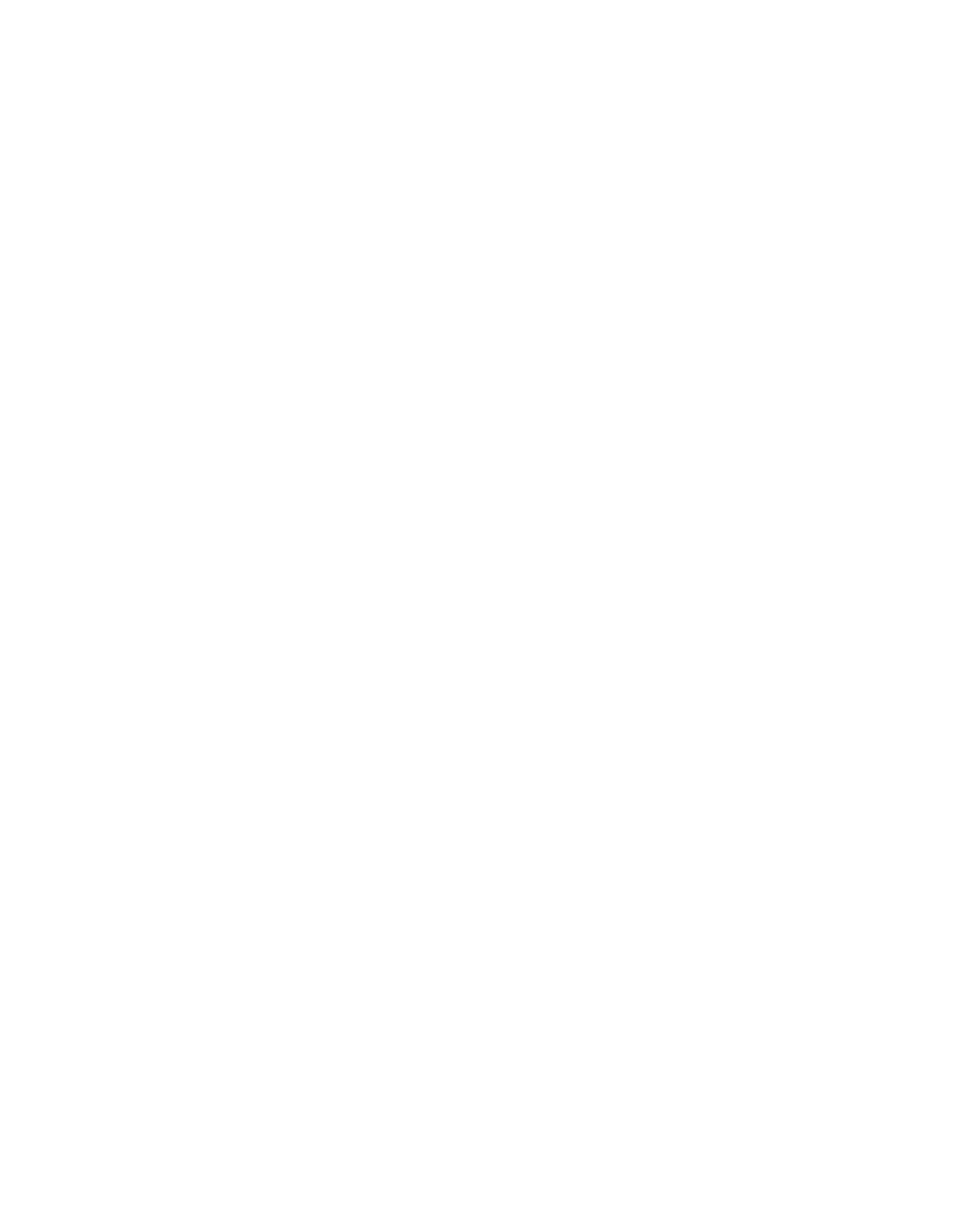# **PREFACE**

#### **Intended Audience**

Superintendents, student services administrators, principals, classroom teachers, resource teachers, school counsellors, parents, and other planning team members who are working together to develop inclusive school-based plans and reports may use this framework as an aid to their process.

#### **Background**

Supporting Inclusive Schools: School-Based Planning and Reporting is a collaborative response to a province-wide request by Manitoba educators for comprehensive information on school planning and reporting for all students. Beginning with a pilot program of 12 school divisions/districts and consultations and workshops with educators across the province, refinements to current planning processes and support templates occurred. The formation of a development team of practising Manitoba educators in June 2003 was instrumental in the development of a support document for planning and reporting. The foundation of School-Based Planning and Reporting rests upon effective planning and reporting processes already occurring in the province. It is through continued collaboration and cooperation with Manitoba educators that planning and reporting on educational outcomes will continue to evolve.

#### **Purpose**

This document is intended as a resource guide to assist school communities with the preparation and implementation of effective Annual School Plans, School Planning Reports, and Community Reports. It begins with a review of the purpose and benefits of school-based planning and Annual School Plans. It then links the various levels of educational planning and reporting with the aim of streamlining the planning process. The document further specifies departmental expectations regarding content issues, timelines, and reporting procedures that school communities need to consider as they prepare, implement, reflect upon, and revise their plans.

#### **Guide Graphics**

Throughout this document, a number of guide graphics have been used to draw the reader's attention to specific items.



This graphic is a reference to other documents produced by Manitoba Education, Citizenship and Youth and its partners.



This graphic is used to refer to Internet websites that provide further information on planning and reporting.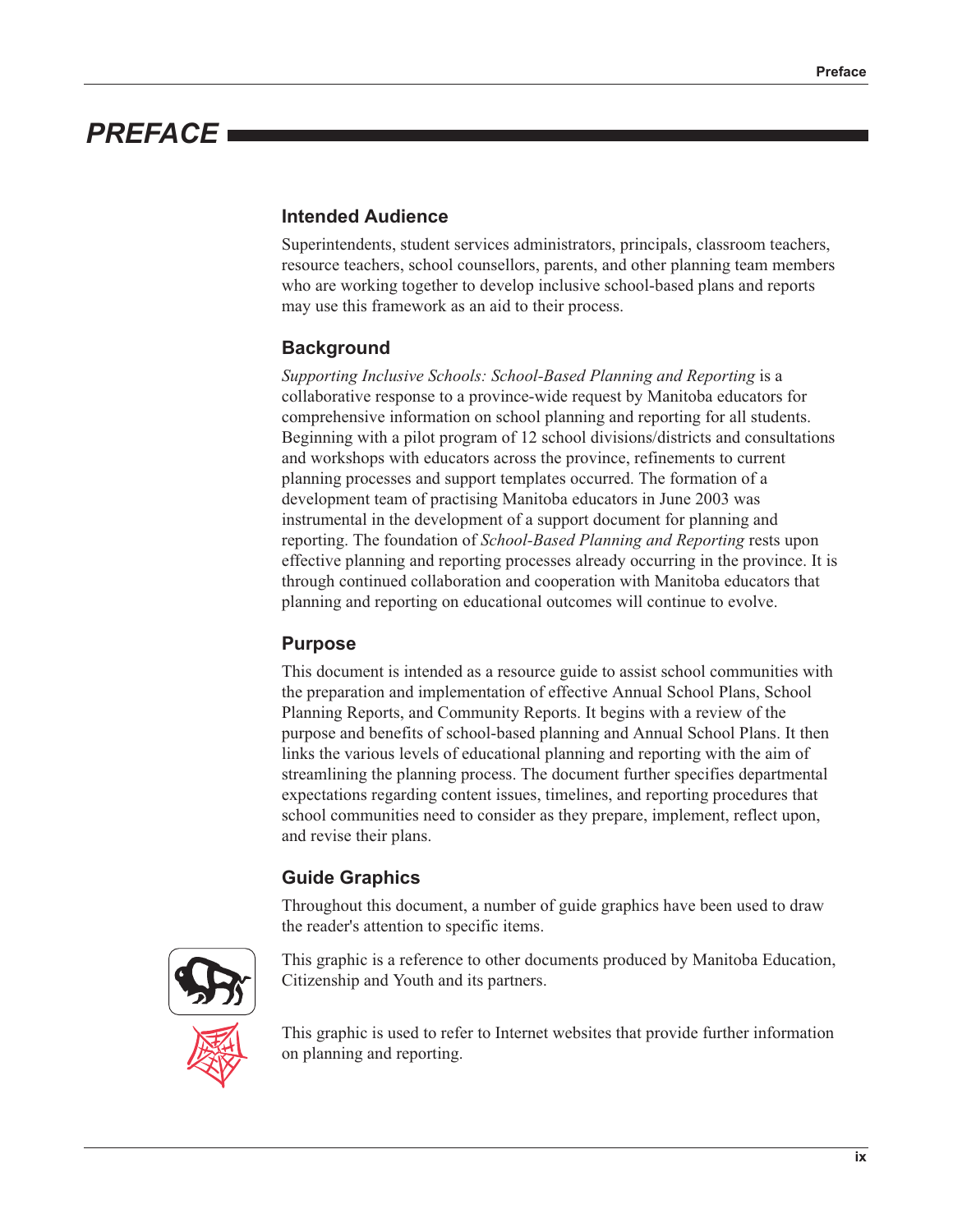

This graphic is used as an organizer for the steps in planning and reporting.



This graphic represents the four levels of planning: division/district, school, classroom, and individual.

This graphic represents the four levels of reporting: community, division/district, school, and individuals within classrooms.



**Division** 

This graphic is used to highlight an area of text that uses a sample or case study to clarify abstract concepts.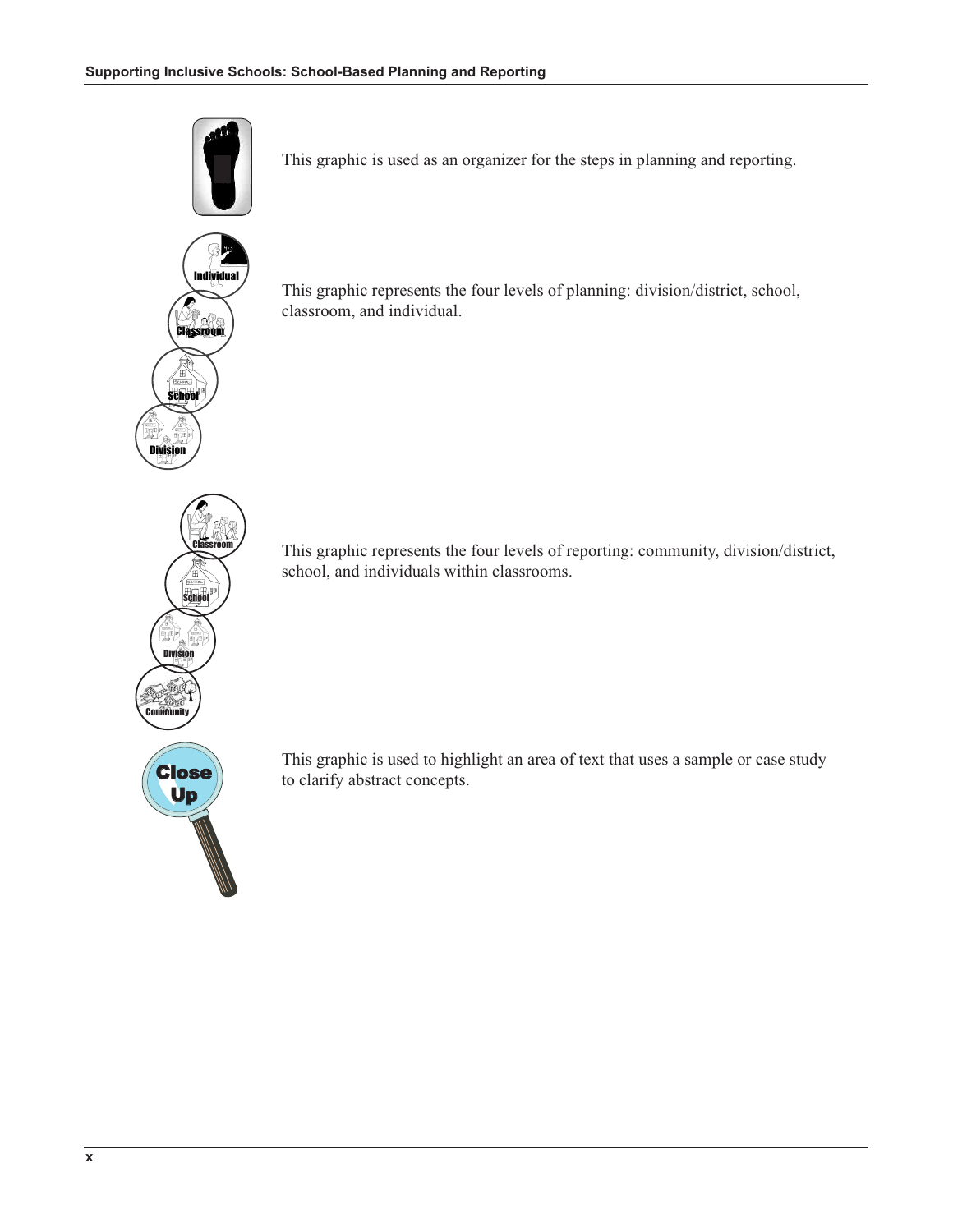### **INTRODUCTION**

Manitoba schools have a lengthy history of planning and reporting, using a variety of processes that have evolved over time within each educational community. As the range of challenges facing schools broadens, the need for effective, streamlined planning and reporting deepens. School-Based Planning and Reporting offers time-tested suggestions for basic steps in planning and reporting that schools and divisions/districts may use to assist them as they create unique structures that reflect the needs of their communities.

The purpose of school planning is to link individual, classroom, school, division/district, and departmental planning and reporting processes. Manitoba Education, Citizenship and Youth is committed to ensuring that effective schoolbased planning occurs across Kindergarten to Senior 4 and that parents\* and community members are provided with significant opportunities to participate in preparing Annual School Plans and Reports.



The planning and reporting process can be organized into eight steps. The first step begins with the collaborative process of visioning and identifying needs. This step also includes establishing a planning team to assist in the various responsibilities associated with Annual School Plans and Reports. Steps 2 through 5 define tasks and subtasks leading to a finalized action plan. Steps 6 through 8 focus on the tasks associated with reporting.

In this document, the term "parents" refers to both parents and guardians and is used with the recognition that in some cases only one parent may be involved in a child's education.